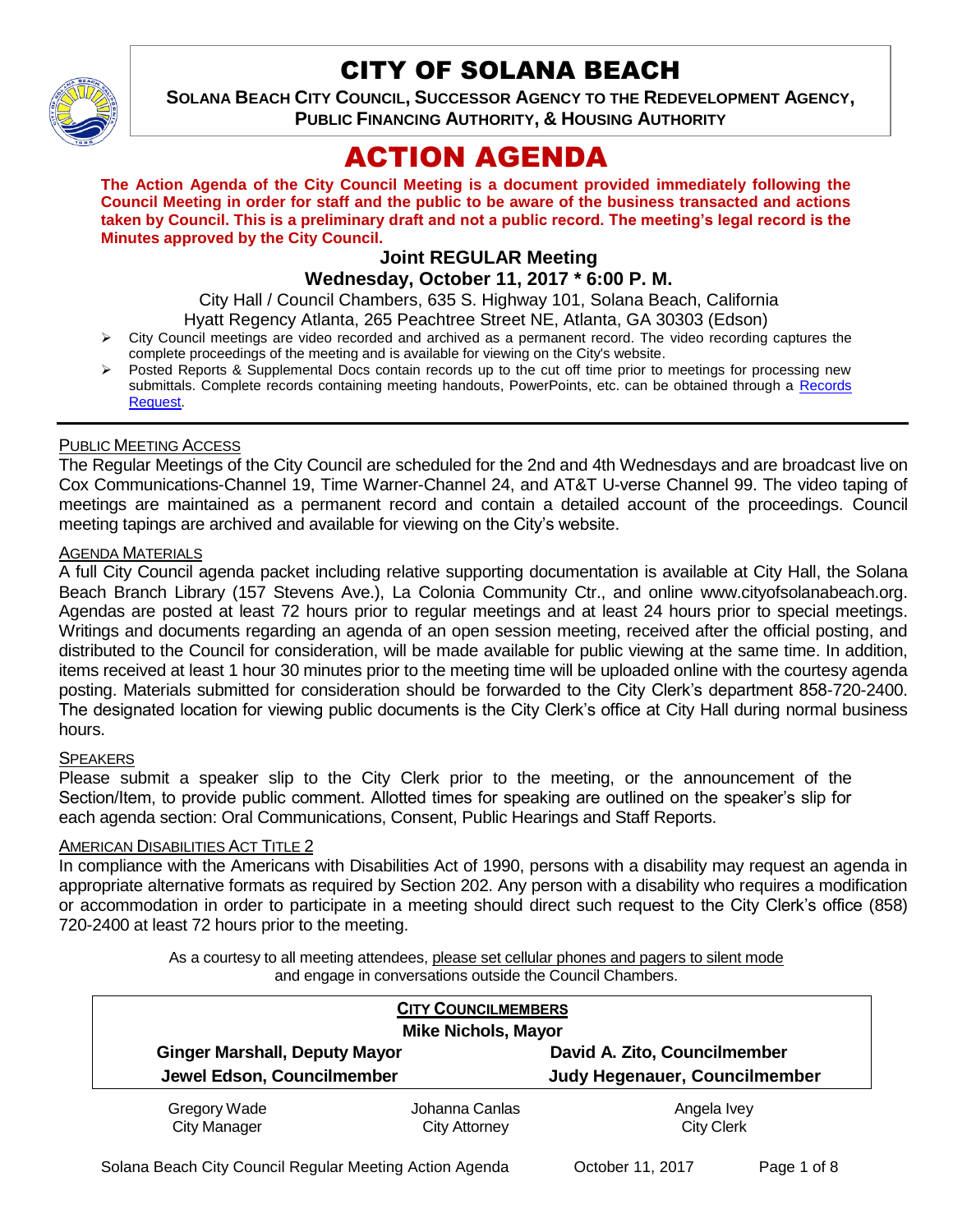#### SPEAKERS:

Please submit your speaker slip to the City Clerk prior to the meeting or the announcement of the Item. Allotted times for speaking are outlined on the speaker's slip for Oral Communications, Consent, Public Hearings and Staff Reports.

#### READING OF ORDINANCES AND RESOLUTIONS:

Pursuant to Solana Beach Municipal Code Section 2.04.460, at the time of introduction or adoption of an ordinance or adoption of a resolution, the same shall not be read in full unless after the reading of the title, further reading is requested by a member of the Council. If any Councilmember so requests, the ordinance or resolution shall be read in full. In the absence of such a request, this section shall constitute a waiver by the council of such reading.

## **CALL TO ORDER AND ROLL CALL:**

## **CLOSED SESSION REPORT:** (when applicable)

## **FLAG SALUTE:**

## **APPROVAL OF AGENDA: COUNCIL ACTION: Approved 5/0**

## **PROCLAMATIONS/CERTIFICATES:** *Ceremonial*

Great Shakeout

**PRESENTATIONS:** Ceremonial items that do not contain in-depth discussion and no action/direction.

• San Elijo Restoration

## **ORAL COMMUNICATIONS:**

This portion of the agenda provides an opportunity for members of the public to address the City Council on items relating to City business and not appearing on today's agenda by submitting a speaker slip (located on the back table) to the City Clerk. Comments relating to items on this evening's agenda are taken at the time the items are heard. Pursuant to the Brown Act, no action shall be taken by the City Council on public comment items. Council may refer items to the City Manager for placement on a future agenda. The maximum time allotted for each presentation is THREE MINUTES (SBMC 2.04.190). Please be aware of the timer light on the Council Dais.

## **COUNCIL COMMUNITY ANNOUNCEMENTS / COMMENTARY:**

*An opportunity for City Council to make brief announcements or report on their activities. These items are not agendized for official City business with no action or substantive discussion.* 

## **A. CONSENT CALENDAR:** (Action Items) (A.1. - A.4.)

Items listed on the Consent Calendar are to be acted in a single action of the City Council unless pulled for discussion. Any member of the public may address the City Council on an item of concern by submitting to the City Clerk a speaker slip (located on the back table) before the Consent Calendar is addressed. Those items removed from the Consent Calendar by a member of the Council will be trailed to the end of the agenda, while Consent Calendar items removed by the public will be discussed immediately after approval of the Consent Calendar.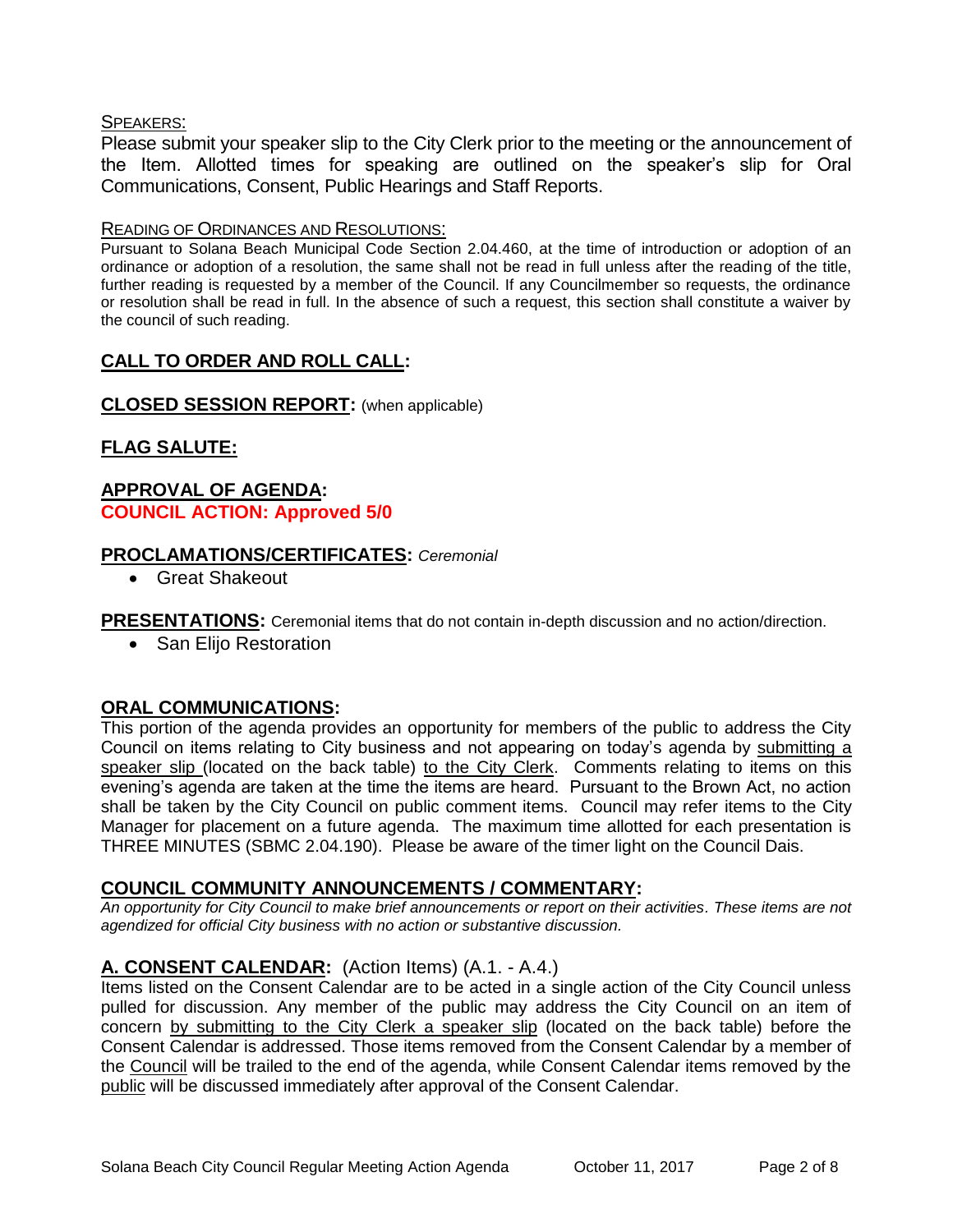## **A.1. Register Of Demands.** (File 0300-30)

Recommendation: That the City Council

1. Ratify the list of demands for September 9 – 22, 2017.

[Item A.1. Report \(click here\)](https://solanabeach.govoffice3.com/vertical/Sites/%7B840804C2-F869-4904-9AE3-720581350CE7%7D/uploads/Item_A.1._Report_(click_here)_10-11-17.PDF)

*Posted Reports & Supplemental Docs contain records up to the cut off time, prior to the start of the meeting, for processing new submittals. The final official record containing handouts, PowerPoints, etc. can be obtained through a Records Request to the City Clerk's Office.* **COUNCIL ACTION: Approved 5/0**

## **A.2. General Fund Adopted Budget for Fiscal Year 2017-2018 Changes.** (File 0330-30)

Recommendation: That the City Council

1. Receive the report listing changes made to the Fiscal Year 2017-2018 General Fund Adopted Budget.

[Item A.2. Report \(click here\)](https://solanabeach.govoffice3.com/vertical/Sites/%7B840804C2-F869-4904-9AE3-720581350CE7%7D/uploads/Item_A.2._Report_(click_here)_10-11-17.PDF)

*Posted Reports & Supplemental Docs contain records up to the cut off time, prior to the start of the meeting, for processing new submittals. The final official record containing handouts, PowerPoints, etc. can be obtained through a Records Request to the City Clerk's Office.* **COUNCIL ACTION: Approved 5/0**

#### **A.3. 2016 Sewer Pipeline Repairs Notice of Completion.** (File 1040-36)

Recommendation: That the City Council

- 1. Adopt Resolution 2017-142
	- a. Authorizing the City Council to accept as complete the 2016 Sewer Repair Project, Bid No. 2016-04, performed by Sancon Technologies.
	- b. Authorizing the City Clerk to file a Notice of Completion.

#### [Item A.3. Report \(click here\)](https://solanabeach.govoffice3.com/vertical/Sites/%7B840804C2-F869-4904-9AE3-720581350CE7%7D/uploads/Item_A.3._Report_(click_here)_10-11-17_.PDF)

*Posted Reports & Supplemental Docs contain records up to the cut off time, prior to the start of the meeting, for processing new submittals. The final official record containing handouts, PowerPoints, etc. can be obtained through a Records Request to the City Clerk's Office.* **COUNCIL ACTION: Approved 5/0**

#### **A.4. Minutes of the City Council.**

Recommendation: That the City Council

1. Approve the Minutes of the City Council Meetings held June 28, 2017.

See Approved Minutes [http://www.ci.solana-beach.ca.us/index.asp?SEC=F0F1200D-21C6-4A88-8AE1-0BC07C1A81A7&Type=B\\_BASIC](http://www.ci.solana-beach.ca.us/index.asp?SEC=F0F1200D-21C6-4A88-8AE1-0BC07C1A81A7&Type=B_BASIC) **COUNCIL ACTION: Approved 5/0**

## **B. PUBLIC HEARINGS:** (B.1. – B.2.)

This portion of the agenda provides citizens an opportunity to express their views on a specific issue as required by law after proper noticing by submitting a speaker slip (located on the back table) to the City Clerk. After considering all of the evidence, including written materials and oral testimony, the City Council must make a decision supported by findings and the findings must be supported by substantial evidence in the record. An applicant or designees for a private development/business project, for which the public hearing is being held, is allotted a total of fifteen minutes to speak, as per SBMC 2.04.210. A portion of the fifteen minutes may be saved to respond to those who speak in opposition. All other speakers have three minutes each. Please be aware of the timer light on the Council Dais.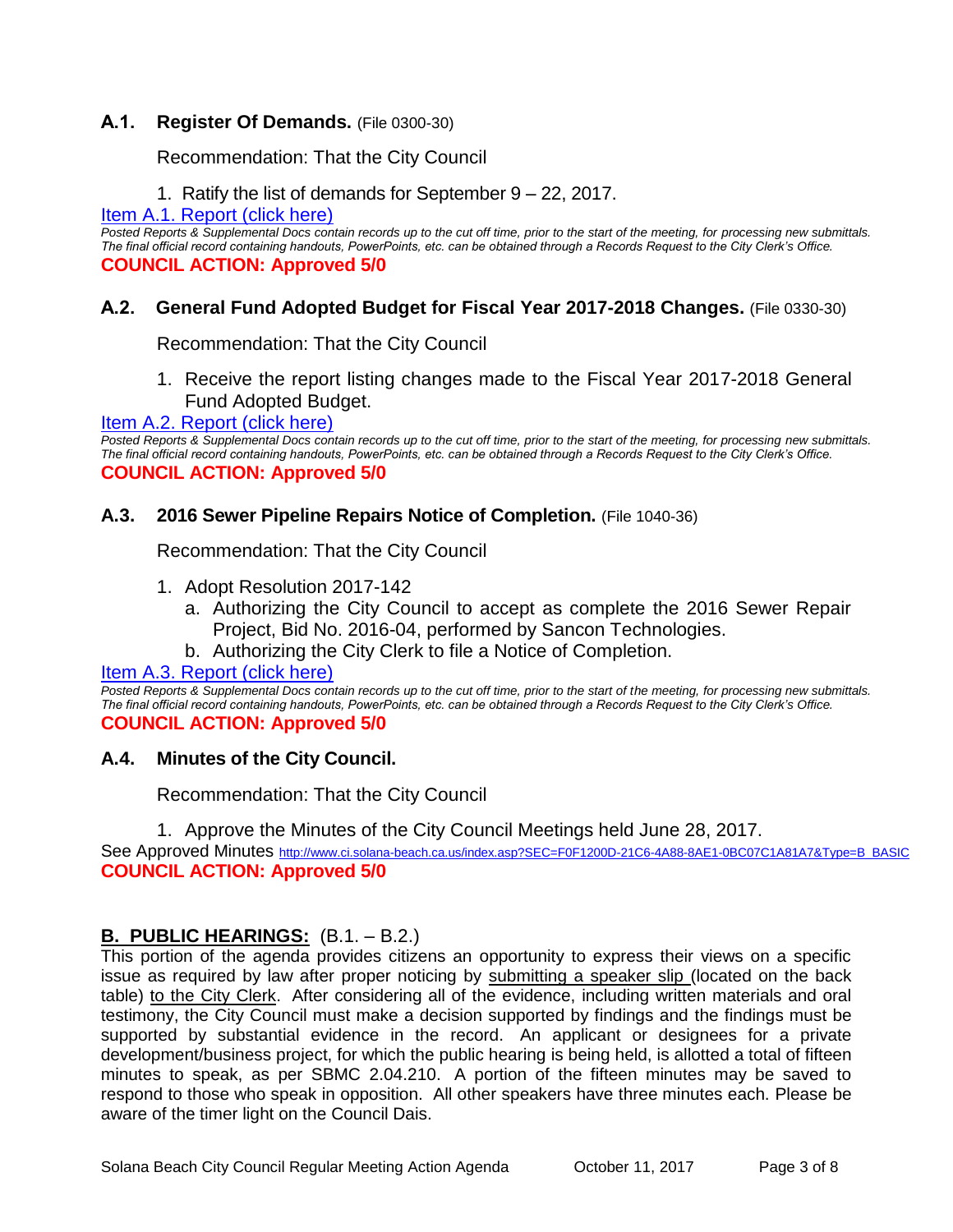## **B.1. 246 Barbara Avenue, Applicants: Kristin Brinner & Chris Novak, Case 17-16- 07.** (File 0600-40)

Recommendation: The proposed project meets the minimum zoning requirements under the SBMC, may be found to be consistent with the General Plan and may be found, as conditioned, to meet the discretionary findings required as discussed in this report to approve a DRP. Therefore, Staff recommends that the City Council:

- 1. Conduct the Public Hearing: Open the Public Hearing, Report Council Disclosures, Receive Public Testimony, and Close the Public Hearing.
- 2. Find the project exempt from the California Environmental Quality Act pursuant to Section 15303 of the State CEQA Guidelines; and
- 3. If the City Council makes the requisite findings and approves the project, adopt **Resolution 2017-069** conditionally approving a DRP to demolish the existing residence and construct a new 2,857 square foot, two-story, single-family residence with an attached carport and associated site improvements at 246 Barbara Avenue, Solana Beach.

[Item B.1. Report \(click here\)](https://solanabeach.govoffice3.com/vertical/Sites/%7B840804C2-F869-4904-9AE3-720581350CE7%7D/uploads/Item_B.1._Report_(click_here)_10-11-17.PDF)

[B.1. Updated Report #1](https://solanabeach.govoffice3.com/vertical/Sites/%7B840804C2-F869-4904-9AE3-720581350CE7%7D/uploads/B.1._Updated_Report_1(4).pdf)

[B.1. Supplemental Documents](https://solanabeach.govoffice3.com/vertical/Sites/%7B840804C2-F869-4904-9AE3-720581350CE7%7D/uploads/B.1._Supplemental_Documents_10-11_(130pm).pdf) (as of 10-11-17, 1:30pm)

*Posted Reports & Supplemental Docs contain records up to the cut off time, prior to the start of the meeting, for processing new submittals. The final official record containing handouts, PowerPoints, etc. can be obtained through a Records Request to the City Clerk's Office.* **COUNCIL ACTION: Approved 4/0/1 to close the public hearing (Recused: Nichols) COUNCIL ACTION: Approved 4/0/1 (Recused: Nichols)**

## **B.2. Introduce (1st Reading) Ordinance 481 Related to Regulations for Wireless Communication Facilities and Consider Revisions to Council Policy 21.** (File 0610-10)

Recommendation: That the City Council

- 1. Conduct the Public Hearing; Open the public hearing, Report Council Disclosures, Receive public testimony, Close the public hearing;
- 2. Introduce **Ordinance 481**
	- a. Finding the project exempt from the California Environmental Quality Act pursuant to Sections 15378 and 15061(b)(3) of the State CEQA Guidelines; and
	- b. Amending SBMC §17.60.120(G)

3. Adopt **Resolution 2017-151** approving revisions to Council Policy No. 21 [Item B.2. Report \(click here\)](https://solanabeach.govoffice3.com/vertical/Sites/%7B840804C2-F869-4904-9AE3-720581350CE7%7D/uploads/Item_B.2._Report_(click_here)_10-11-17.PDF)

*Posted Reports & Supplemental Docs contain records up to the cut off time, prior to the start of the meeting, for processing new submittals. The final official record containing handouts, PowerPoints, etc. can be obtained through a Records Request to the City Clerk's Office.* **COUNCIL ACTION: Approved 5/0 to close the public hearing. COUNCIL ACTION: Approved 5/0**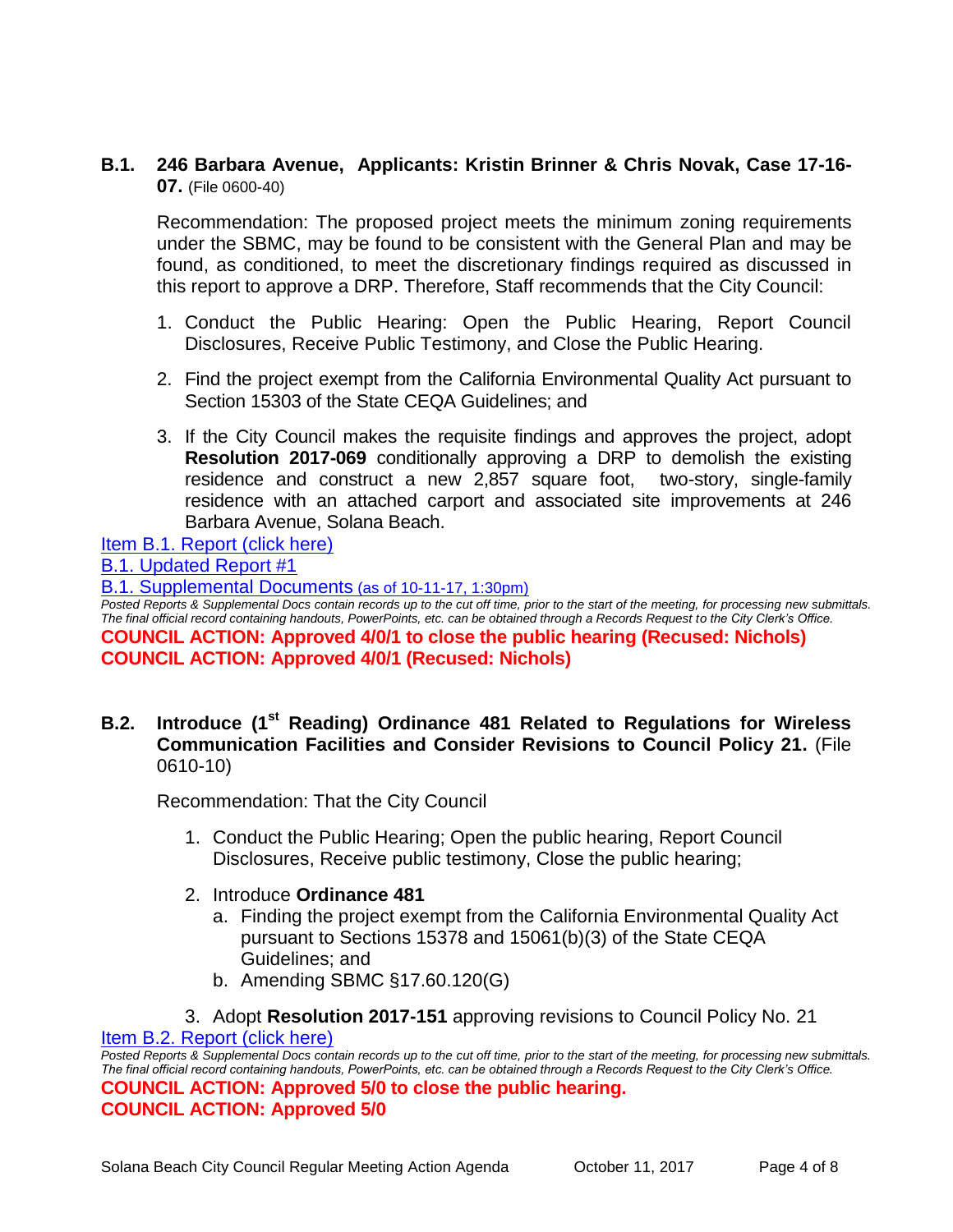## **C. STAFF REPORTS**: (C.1. - C.5.)

*Submit speaker slips to the City Clerk.*

**C.1. Community Choice Aggregation (CCA) Development and Implementation.** (File 1010-40)

Recommendation: That the City Council

1. Authorize the City to move into Phases 2 and 3 of CCA program development and implementation.

[Item C.1. Report \(click here\)](https://solanabeach.govoffice3.com/vertical/Sites/%7B840804C2-F869-4904-9AE3-720581350CE7%7D/uploads/Item_C.1._Report_(click_here)_10-11-17.PDF)

[C.1. Supplemental Documents](https://solanabeach.govoffice3.com/vertical/Sites/%7B840804C2-F869-4904-9AE3-720581350CE7%7D/uploads/C.1._Supplemental_Documents_-_10-11_(545pm).PDF) (as of 10-11-17, 5:45pm)

*Posted Reports & Supplemental Docs contain records up to the cut off time, prior to the start of the meeting, for processing new submittals. The final official record containing handouts, PowerPoints, etc. can be obtained through a Records Request to the City Clerk's Office.* **COUNCIL ACTION: Approved 4/0/1 (Noes: Marshall)**

#### **C.2. Lomas Santa Fe / I-5 Pedestrian and Bicycle Improvements.** (File 0820-75)

Recommendation: That the City Council

#### 1. Receive this report and provide further direction if necessary.

[Item C.2. Report \(click here\)](https://solanabeach.govoffice3.com/vertical/Sites/%7B840804C2-F869-4904-9AE3-720581350CE7%7D/uploads/Item_C.2._Report_(click_here)_10-11-17.PDF)

#### [C.2. Supplemental Documents](https://solanabeach.govoffice3.com/vertical/Sites/%7B840804C2-F869-4904-9AE3-720581350CE7%7D/uploads/C.2._Supplemental_Documents_(10-10_12pm).pdf) (as of 10-10-17, 12pm)

*Posted Reports & Supplemental Docs contain records up to the cut off time, prior to the start of the meeting, for processing new submittals. The final official record containing handouts, PowerPoints, etc. can be obtained through a Records Request to the City Clerk's Office.* **Discussion**

#### **C.3. Marine Safety Center Preliminary Design Request for Proposals.** (File 0730-30)

Recommendation: That the City Council

1. Adopt **Resolution 2017-146** authorizing the City Engineer to issue a Request for Proposals for preliminary engineering and discretionary permit processing for the Marine Safety Center at Fletcher Cove Park.

[Item C.3. Report \(click here\)](https://solanabeach.govoffice3.com/vertical/Sites/%7B840804C2-F869-4904-9AE3-720581350CE7%7D/uploads/Item_C.3._Report_(click_here)_10-11-17.PDF) 

*Posted Reports & Supplemental Docs contain records up to the cut off time, prior to the start of the meeting, for processing new submittals. The final official record containing handouts, PowerPoints, etc. can be obtained through a Records Request to the City Clerk's Office.* **COUNCIL ACTION: Approved 5/0**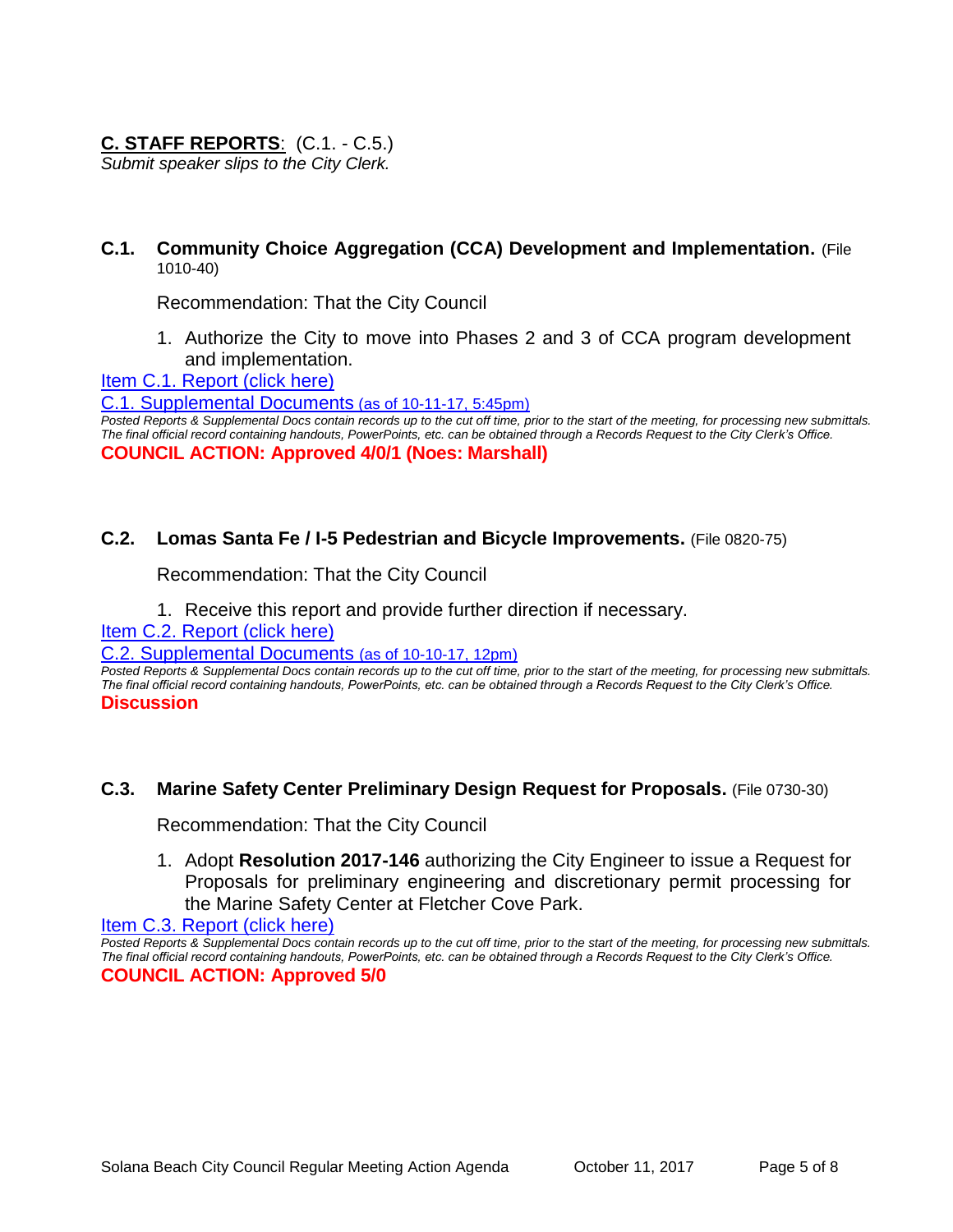## **C.4. Glencrest Drive Emergency Storm Drain Relocation and Drainage Easement Vacation.** (File 0850-40)

Recommendation: That the City Council

- 1. Adopt **Resolution 2017-144**:
	- a. Receiving this report detailing the specifics of the emergency nature of this project;
	- b. Making a finding, based on substantial evidence set forth in the Staff Report, that an emergency existed in the City due to the public safety hazard posed by the sink hole and potential roadway impacts from diverting the storm runoff onto the roadway, that the emergency did not permit a delay resulting from a competitive solicitation for bids, and that the action was necessary to respond to the emergency;
	- c. Ratifying the City Manager's decision for the emergency storm drain repairs located at 473 and 521 Glencrest Drive and relocating the storm drain system into the street right-of-way under the authority of Section 3.08.060 of the Solana Beach Municipal Code (SBMC) which states that the City Manager may make emergency purchases that exceed \$25,000 in response to conditions that endanger life, health or safety and that those emergency purchases are free from the provisions of Chapter 3.08 of the SBMC;
	- d. Authorizing the City Manager to pay all invoices associated with the emergency storm drain repairs located at 473 and 521 Glencrest Drive and relocating the storm drain system into the street right-of-way;
	- e. Authorizing the City Council to accept as complete the Glencrest Drive emergency storm drain repairs performed by PAL General Engineering and authorizing the City Clerk to file a Notice of Completion.

## 2. Adopt **Resolution 2017-150**:

- a. With respect to the drainage easement vacation described in the legal description marked as Exhibit "A," and shown on Exhibit "B," finding:
	- i) The easement has been superseded by relocation and there are no other public facilities located within the easement.
	- ii) The public facility or purpose for which the easement was originally acquired will not be detrimentally affected by the vacation or the purpose for which the easement was acquired no longer exists.
- b. Approving the Drainage Easement Vacation, more particularly described in the legal description marked as Exhibit "A," and shown on Exhibit "B," which are by this reference incorporated herein and made a part hereof, is ordered vacated.
- c. Authorizing the City Clerk to record a certified copy of this resolution with attached exhibits, attested by the City Clerk under seal, in the Office of the County Recorder.

#### [Item C.4. Report \(click here\)](https://solanabeach.govoffice3.com/vertical/Sites/%7B840804C2-F869-4904-9AE3-720581350CE7%7D/uploads/Item_C.4._Report_(click_here)_10-11-17.PDF)

*Posted Reports & Supplemental Docs contain records up to the cut off time, prior to the start of the meeting, for processing new submittals. The final official record containing handouts, PowerPoints, etc. can be obtained through a Records Request to the City Clerk's Office.* **COUNCIL ACTION: Approved 5/0**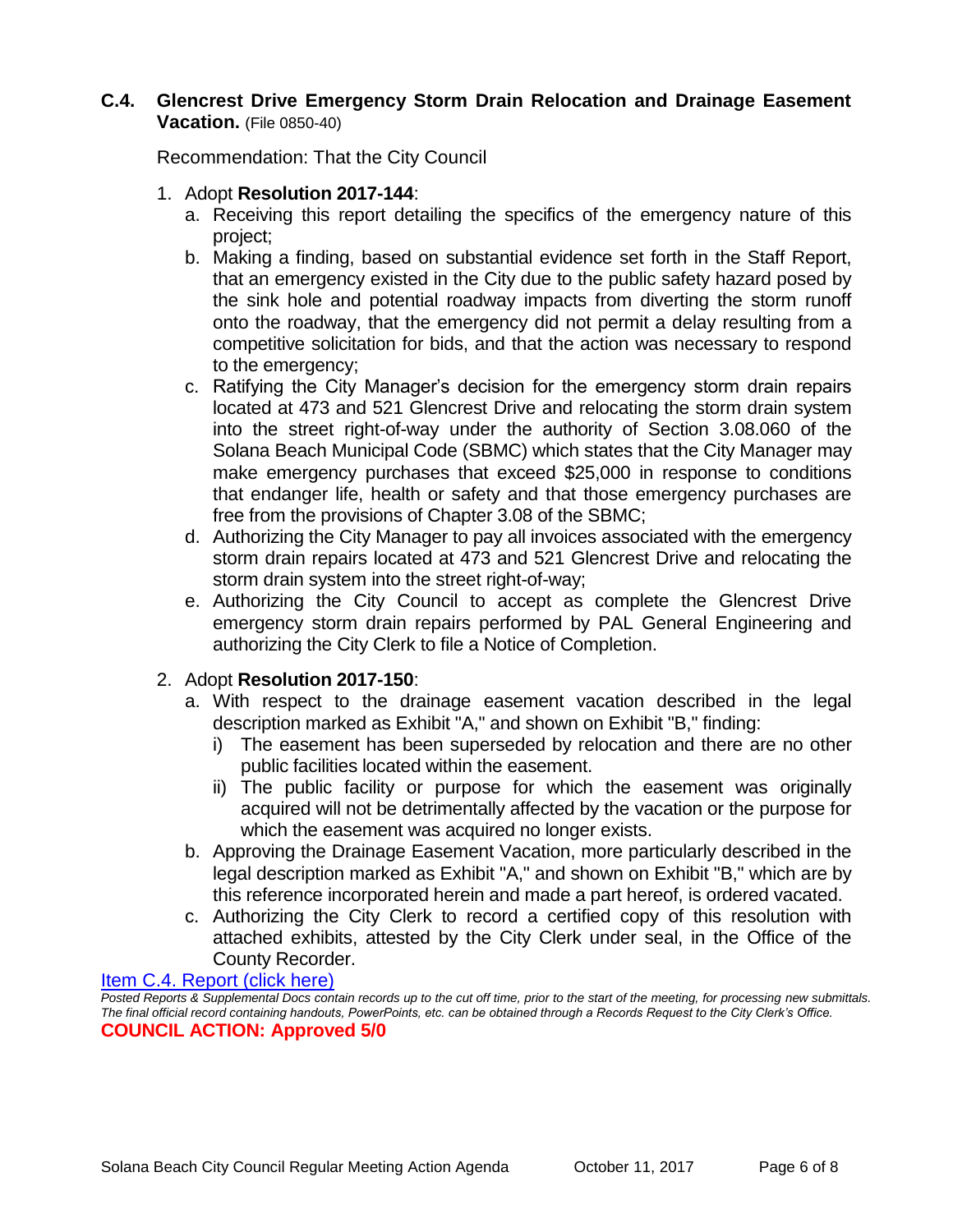## **C.5. City Manager Employment Contract.** (File 0530-15)

Recommendation: That the City Council

1. Adopt **Resolution 2017-152** authorizing the Mayor to execute the Second Amendment to the employment agreement between the City of Solana Beach and Gregory Wade to reflect the three percent increase in base salary and the additional two thousand dollars towards deferred compensation.

[Item C.5. Report \(click here\)](https://solanabeach.govoffice3.com/vertical/Sites/%7B840804C2-F869-4904-9AE3-720581350CE7%7D/uploads/Item_C.5._Report_(click_here)_10-11-17.PDF) 

*Posted Reports & Supplemental Docs contain records up to the cut off time, prior to the start of the meeting, for processing new submittals. The final official record containing handouts, PowerPoints, etc. can be obtained through a Records Request to the City Clerk's Office.* **COUNCIL ACTION: Approved 5/0**

## **WORKPLAN COMMENTS:**

*Adopted June 8, 2016*

## **COMPENSATION & REIMBURSEMENT DISCLOSURE:**

GC: Article 2.3. Compensation: 53232.3. (a) Reimbursable expenses shall include, but not be limited to, meals, lodging, and travel. 53232.3 (d) Members of a legislative body shall provide brief reports on meetings attended at the expense of the local agency at the next regular meeting of the legislative body.

## **COUNCIL COMMITTEE REPORTS:**

#### **Regional Committees: (outside agencies, appointed by this Council)**

- a. City Selection Committee (meets twice a year) Nichols (Edson, alternate).
- b. County Service Area 17 Marshall (Nichols, alternate).
- c. Escondido Creek Watershed Authority Marshall/Staff (no alternate).
- d. League of Ca. Cities' San Diego County Executive Committee Nichols (Edson, alternate) and any subcommittees.
- e. League of Ca. Cities' Local Legislative Committee Nichols (Edson, alternate)
- f. League of Ca. Cities' Coastal Cities Issues Group (CCIG) Nichols (Edson, alternate)
- g. North County Dispatch JPA Marshall (Edson, alternate).
- h. North County Transit District Edson (Nichols, alternate)
- i. Regional Solid Waste Association (RSWA) Nichols (Hegenauer, alternate).
- j. SANDAG Zito (Primary), Edson (1<sup>st</sup> alternate), Nichols ( $2<sup>nd</sup>$  alternate) and any subcommittees.
- k. SANDAG Shoreline Preservation Committee Zito (Hegenauer, alternate).
- l. San Dieguito River Valley JPA Hegenauer (Nichols, alternate).
- m. San Elijo JPA Marshall, Zito (City Manager, alternate).
- n. 22<sup>nd</sup> Agricultural District Association Community Relations Committee Marshall, Edson.

## **Standing Committees: (All Primary Members)** *(Permanent Committees)*

- a. Business Liaison Committee Zito, Edson.
- b. Highway 101 / Cedros Ave. Development Committee Edson, Nichols.
- c. Fire Dept. Management Governance & Organizational Evaluation Edson, Hegenauer
- d. I-5 Construction Committee Zito, Edson.
- e. Parks and Recreation Committee Nichols, Zito
- f. Public Arts Committee Marshall, Hegenauer.
- g. School Relations Committee Nichols, Hegenauer.